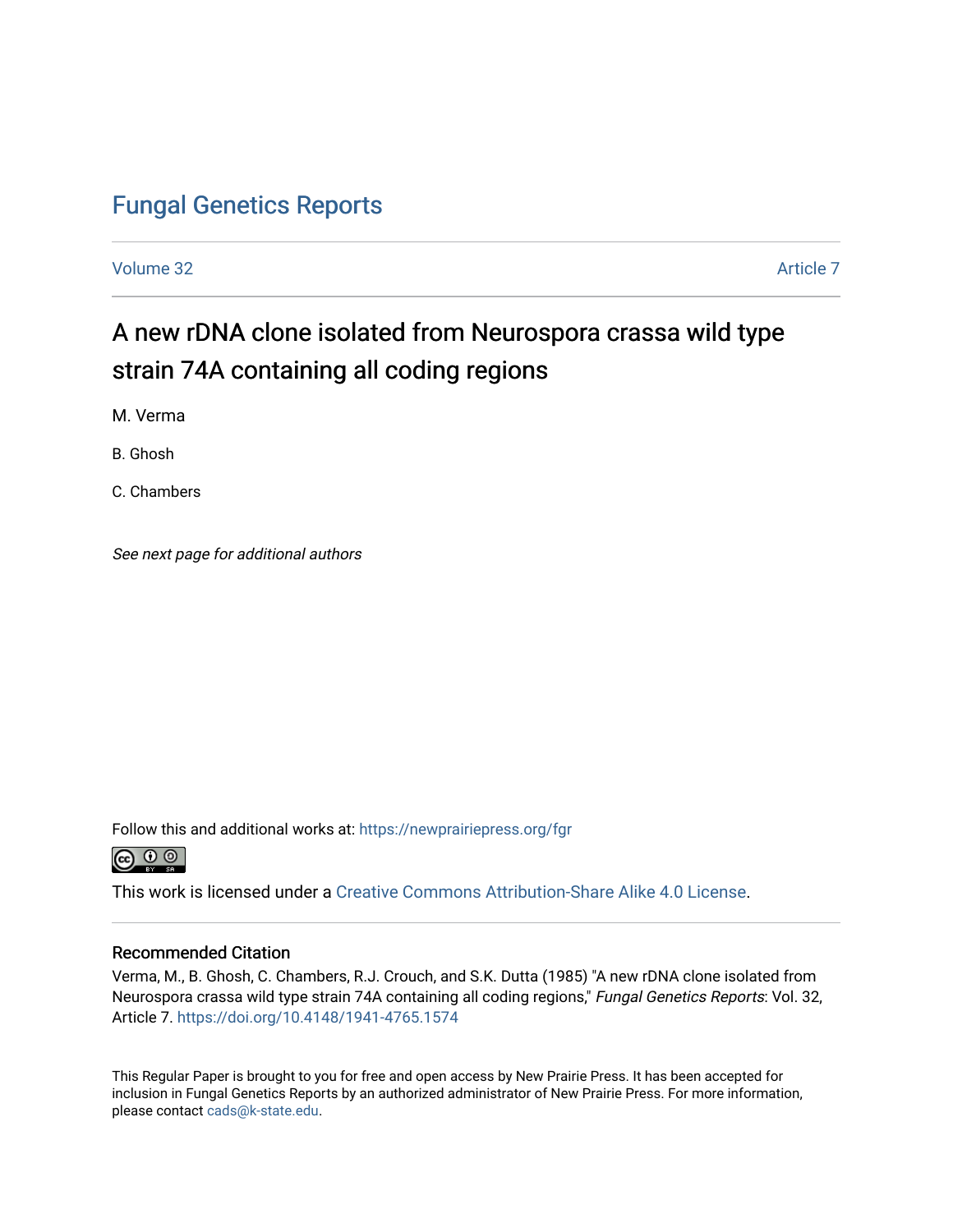## A new rDNA clone isolated from Neurospora crassa wild type strain 74A containing all coding regions

#### Abstract

A new rDNA clone isolated from Neurospora crassa wild type strain 74A containing all coding regions

### Authors

M. Verma, B. Ghosh, C. Chambers, R. J. Crouch, and S. K. Dutta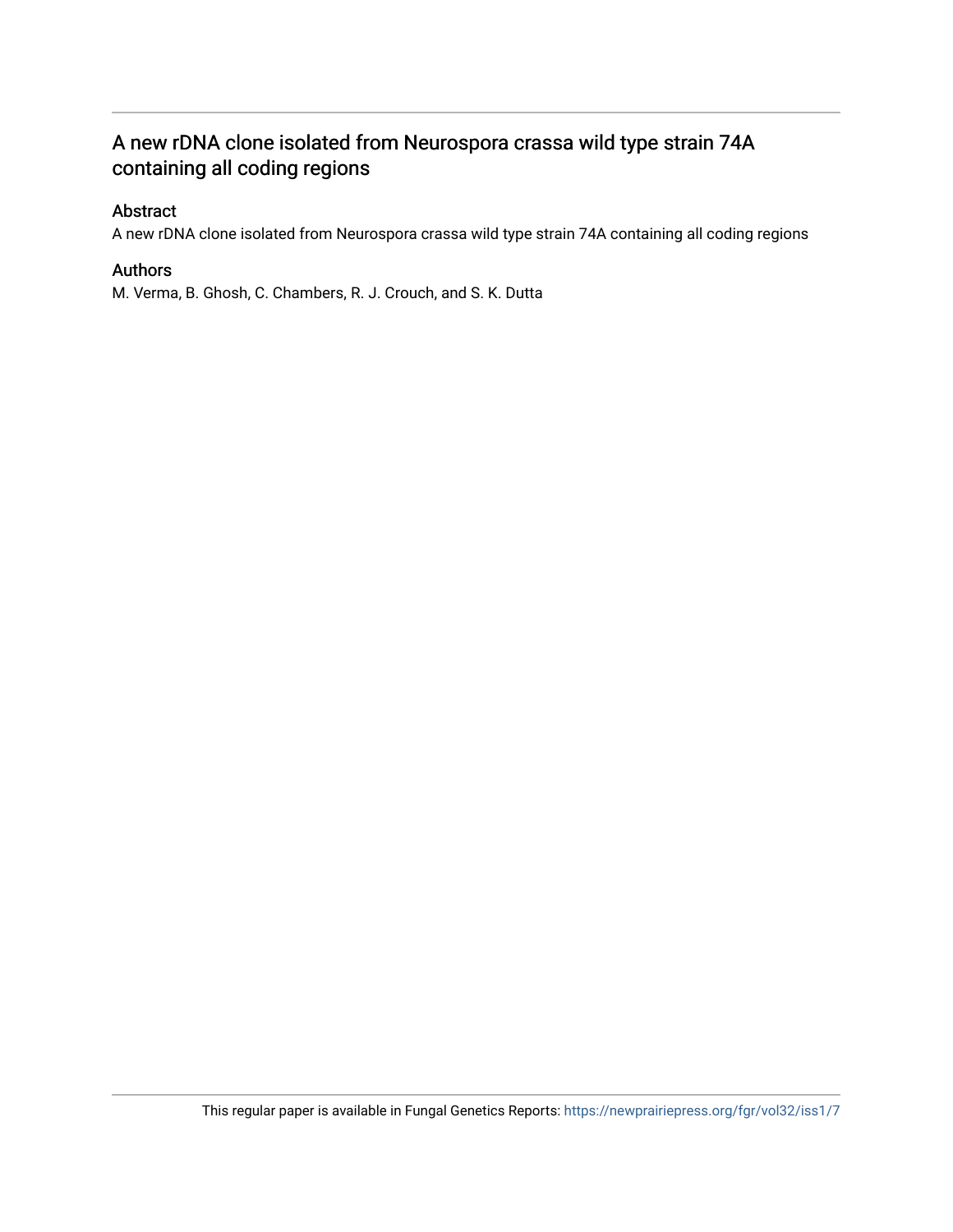Verma, M., B. Ghosh, C. Chambers, The pMF2 rDNA clone of Neurospora isolated

R.J. Crouch and S.K. Dutta 137:1214, 1979) has been used extensively. This clone contains a 5.9 kbp Pst I fragment A new rDNA clone isolated from that includes 17s, 5.85, 26s rDNA, a 331 bp in-<br>Neurospora crassa wild type ternal transcribed spacer and 700 bp external Neurospora crassa wild type<br>
Strain 74A containing all . spacers (Chambers, Crouch and Dutta, 1964 unstrain 74A containing all . spacers (Chambers, Crouch and Dutta, 1964 unpublished). Recently a comparison of the nucleotide sequences of rDNA of Neurospora crassa 74A strain (FGSC 987) and Saccharomyces carlsbergemis using a computer program of Wilbur and Lippman (PNAS 8:726, 1983) has been performed by Chambers, Crouch and Dutta (Paper in preparation, 1985). The alignments indicates the general lack of homology of the internal transcribed spacer regions in N, crassa and S. carlsbergensis.

from the slime mutant (Free et al., J. Bact,,

The general procedure for cloning using pBR322 has been described by us earlier (Neurospora Newsl. 31: 20-21, 1984). Using a Pst I fragment of Neurospora crassa wildtype strain 74A (FGSC 987), we have constructed a clone (namely pCC103) which has 960 bp additional rDNA sequences than pMF2. Plasmid pBR322 was restricted with Pst I and treated with bacterial alkaline phosphatase. The preparation was extracted with phenol and chloroform and precipitated with alcohol. Total nuclear DNA isolated from wild type N. crassa strain 74A was restricted with Pst I and a fragment containing the entire rDNA was isolated (using Pst I 5.9 kbp pMF2 fragment as probe) and ligated to Pst I-digested pBR322. The product was transformed into Escherichia coli strain LE392 and clone pCC103 was isolated which was resistant to tetracycline and sensitive to ampicillin. These results were confirmed by restriction endonuclease analysis (Table If and hybridization of Southern blots of pCClO3 and pMF2 using nick-translated pMF2 as probe,

We have performed a thorough restriction analysis of these two clones and our important inference is as follows: The size of the insert in pCC103 is 960 bp larger (6.86 kb) than that of pMF2 (5.9 kb) and thus it seems likely that pCClO3 contains some additional sequences. Since the rRNA coding sequences are conserved it is likely that these additional sequences are present in the nontranscribed and/or external spacer regions,